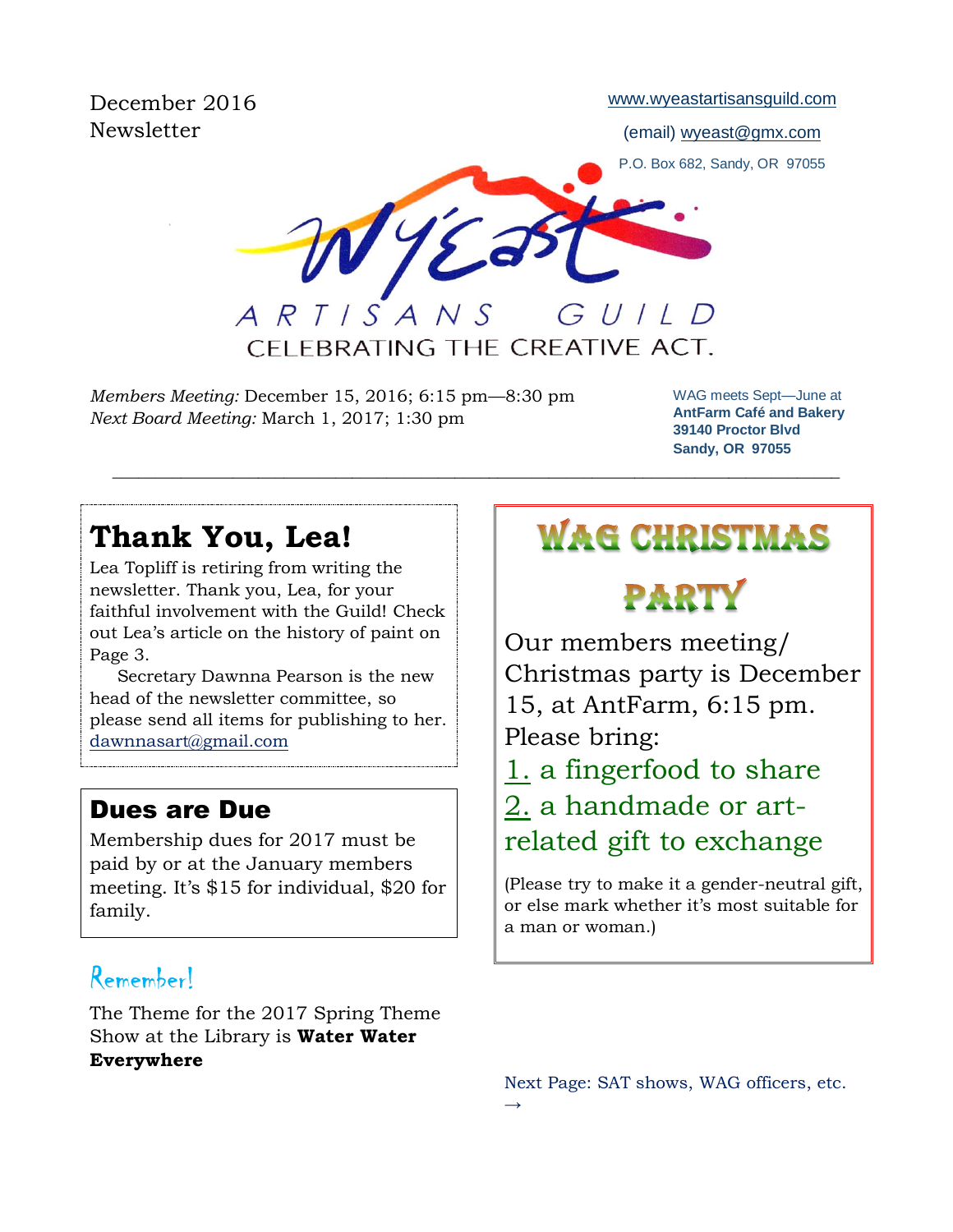## **Sandy Actors Theatre Shows Schedule 2017**

January 27--February 19, 2017 Play: *On Golden Pond* Art Show: *Reflections* Deadline for art info: January 18 Reception: Thurs., Jan. 26, 6:45 pm *Featured Artist: Sharon Sandgren* Pick-Up: February 19, 5 pm

March 31--April 23, 2017 Play: *The Shadow Box* Art Show: *Shadows* Deadline for art info: March 22 Reception: Thurs., March 30, 6:45 pm *Featured Artist: Earlean Marsh* Pick-Up: April 23, 5 pm

June 2--25, 2017 Play: *Godspell* Art Show: *Movement* Deadline for art info: May 20 Reception: Thursday, June 1, 6:45 pm *Featured Artist: Dawnna Pearson* Pick-Up: June 25, 5 pm

\*All submissions must include size of artwork and the following Tag Info: Title, medium and price, as well as the artist's name. Email to Vern at: [vernongroffstudio@gmail.com](mailto:Vernongroffstudio@gmail.com) and copy to Becky at: [bek.hawley@yahoo.com.](mailto:bek.hawley@yahoo.com) Art is shown at your own risk - items are not insured. No commission is taken or

required, but donations to WAG are encouraged.

Next Page: Members Meeting notes, History of Paint→



Photos from October Members Meeting

## Wy'east Artisans Guild Officers and Committee Heads

(As of 12/6/16 board meeting)

**President**: Jennifer Bliesner **Vice President:** Marcia Morrow **Secretary:** Dawnna Pearson **Treasurer**: Cheryl Hooley; **Board Members**: Jennifer Bliesner, Loisann Young, Marcia Morrow, Earlean Marsh, Cheryl Hooley. **Meeting Programs:** Jennifer Bliesner **Hospitality:** Jennifer Bliesner **Website & Social Media:** Debi Vann **Art Education/Children's Outreach:**  Becky Hawley

**Newsletter:** Dawnna Pearson **Membership (Roster):** Rod Stroh **Library Theme Show:** Stephanie Payne **Chamber Shows:** JoAnne Rohweder **Sandy Actor's Theater Shows:** Vern Groff **Other Shows:** Jennifer Bliesner

Phone numbers/contact information available in the club roster. If you are interested in any of these positions or assisting the committee heads, please speak up!